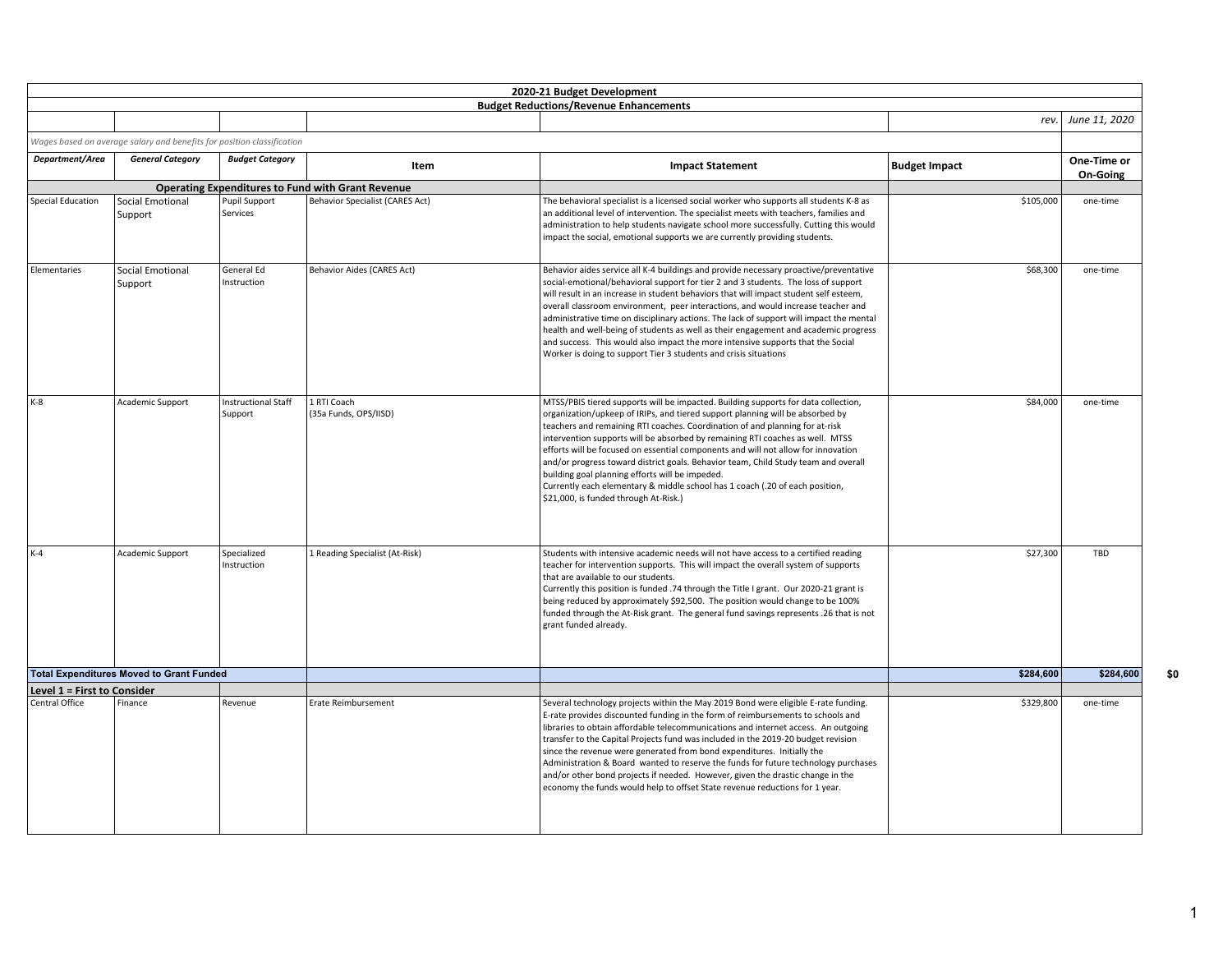|                       |                                                                        |                             |                                                                                | 2020-21 Budget Development                                                                                                                                                                                                                                                                                                                                                                                                                                                                                                                                                         |                      |                         |
|-----------------------|------------------------------------------------------------------------|-----------------------------|--------------------------------------------------------------------------------|------------------------------------------------------------------------------------------------------------------------------------------------------------------------------------------------------------------------------------------------------------------------------------------------------------------------------------------------------------------------------------------------------------------------------------------------------------------------------------------------------------------------------------------------------------------------------------|----------------------|-------------------------|
|                       |                                                                        |                             |                                                                                | <b>Budget Reductions/Revenue Enhancements</b>                                                                                                                                                                                                                                                                                                                                                                                                                                                                                                                                      |                      | rev. June 11, 2020      |
|                       |                                                                        |                             |                                                                                |                                                                                                                                                                                                                                                                                                                                                                                                                                                                                                                                                                                    |                      |                         |
|                       | Wages based on average salary and benefits for position classification |                             |                                                                                |                                                                                                                                                                                                                                                                                                                                                                                                                                                                                                                                                                                    |                      |                         |
| Department/Area       | <b>General Category</b>                                                | <b>Budget Category</b>      | Item                                                                           | <b>Impact Statement</b>                                                                                                                                                                                                                                                                                                                                                                                                                                                                                                                                                            | <b>Budget Impact</b> | One-Time or<br>On-Going |
|                       |                                                                        |                             | <b>Operating Expenditures to Fund with Grant Revenue</b>                       |                                                                                                                                                                                                                                                                                                                                                                                                                                                                                                                                                                                    |                      |                         |
| Central Office        | Finance                                                                | Revenue                     | Sale of Technology Devices                                                     | The District received payment for the sale of technology devices in 2019-20. These<br>funds were being recorded in the capital projects fund initially to reserve the funds<br>for future technology purchases and/or other bond projects as needed. However,<br>given the drastic change in the economy the funds would help to offset State revenue<br>reductions for 1 year.                                                                                                                                                                                                    | \$134,100            | one-time                |
| Central Office        | Finance                                                                | Revenue                     | Recognize Deferred Tax Revenue                                                 | Property tax revenue was deferred numerous years ago for potential future property<br>tax valuation adjustments. Reviews of property tax collections, adjustments and<br>repayments for the last several years would indicate this deferral is no longer needed<br>and could be recognized.                                                                                                                                                                                                                                                                                        | \$152,900            | one-time                |
| $K-8$                 | <b>Instructional Materials</b>                                         | General Ed<br>Instruction   | Reduce K-8 New Textbook Budget                                                 | Several years ago we changed the accounting recognition for most K-8 textbook<br>adoptions so that expenses related to adoptions with licenses are spread over the<br>license life. We are able to adopt the 5-6 ELA proposal for 2020-21 and reduce the<br>annual budget for 1 year by \$50,000 and able to meet annual expenditure needs.<br>If we delayed the adoption for 1 year, until 2021-22, we would be able to reduce the<br>2020-21 budget by an additional \$30,000.                                                                                                   | \$50,000             | one-time                |
| <b>High School</b>    | <b>Instructional Materials</b>                                         | General Ed<br>Instruction   | 9-12 New Textbook Budget                                                       | High School is able to implement all items proposed if they expend the Gizmo's over<br>the 7 year life of the license. By doing that we are able to reduce the High School<br>budget by \$14,400 and still meet the needs identified for adoption this year,<br>continuing our goal of catching up on prior delayed adoptions due to past budgetary<br>considerations.                                                                                                                                                                                                             | \$14,400             | one-time                |
| <b>Central Office</b> | Administrative                                                         | Central Office              | Not replace Asst Superintendent for Human Resources<br>administrative position | Responsibilities of the Assistant Superintendent position, some of which include<br>oversight of secondary administrators, staffing, hiring, payroll and benefits<br>administration, negotiations, employee discipline, and policy administration will be<br>shared between a realigned central office team. The realignment of duties may<br>impact other job functions, response times, projects and support for building<br>principals, directors and central/business office staff.<br>2020-21, asst supt retiring July 31 therefore add'l savings will be realized in 2021-22 | \$153,200            | on-going                |
| Operations            | Operations support                                                     | Operations &<br>Maintenance | Capital Outlay                                                                 | Would not purchase any large equipment and would have to make do with the<br>existing equipment. Risk of unforeseen equipment failure and resulting expense.                                                                                                                                                                                                                                                                                                                                                                                                                       | \$20,000             | one-time                |
| Operations            | Operations support                                                     | Operations &<br>Maintenance | Eliminate Lead Custodian at Kinawa (retirement in<br>department)               | Currently works 11am-7:30pm. Covers lunch and cleanup, night activity set up, cleans<br>main office. Would use day maintenance person to cover lunch and schedule activity<br>setups. This will result in reduced time for building maintenance and work requests.<br>More difficult to cover staff absences (only one OPS staff left, no back up) Hi Tec<br>would have to clean the main office (added expense).                                                                                                                                                                  | \$73,000             | on-going                |
| Operations            | Operations support                                                     | Operations &<br>Maintenance | Reduce Hi-Tec additional assistance for grounds<br>maintenance at Chippewa.    | Currently Chippewa, Central and High School have grounds maintenance performed<br>by Hi-Tec staff at an additional hourly cost. Chippewa grounds maintenance can be<br>eliminated with the work being absorbed by Okemos operations and maintenance<br>staff.                                                                                                                                                                                                                                                                                                                      | \$14,600             | on-going                |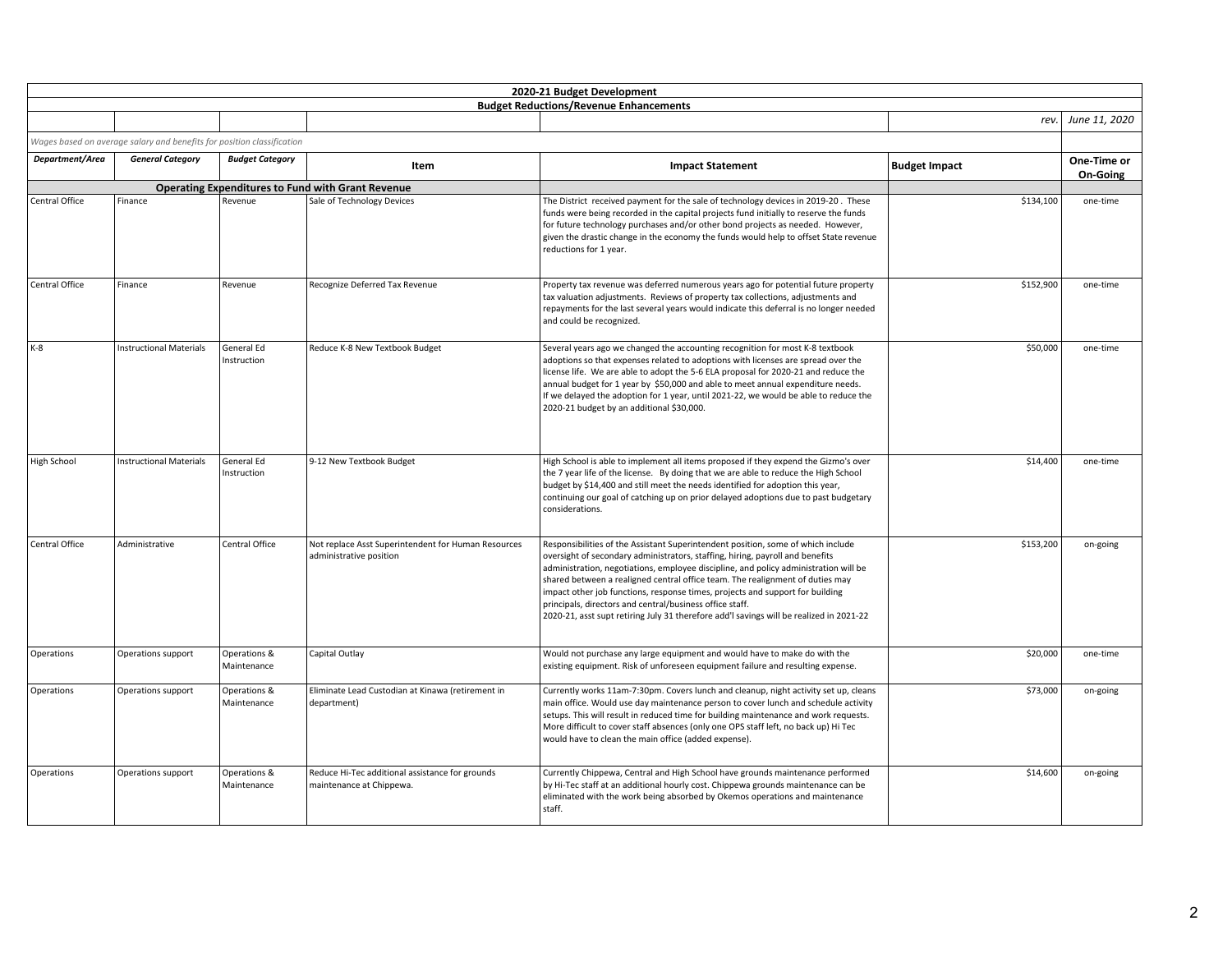|                        |                                                                        |                                       |                                                                                                 | 2020-21 Budget Development                                                                                                                                                                                                                                                                                                                                                                                                                                                                                                                                                                                                                  |                      |                         |
|------------------------|------------------------------------------------------------------------|---------------------------------------|-------------------------------------------------------------------------------------------------|---------------------------------------------------------------------------------------------------------------------------------------------------------------------------------------------------------------------------------------------------------------------------------------------------------------------------------------------------------------------------------------------------------------------------------------------------------------------------------------------------------------------------------------------------------------------------------------------------------------------------------------------|----------------------|-------------------------|
|                        |                                                                        |                                       |                                                                                                 | <b>Budget Reductions/Revenue Enhancements</b>                                                                                                                                                                                                                                                                                                                                                                                                                                                                                                                                                                                               |                      |                         |
|                        |                                                                        |                                       |                                                                                                 |                                                                                                                                                                                                                                                                                                                                                                                                                                                                                                                                                                                                                                             |                      | rev. June 11, 2020      |
|                        | Wages based on average salary and benefits for position classification |                                       |                                                                                                 |                                                                                                                                                                                                                                                                                                                                                                                                                                                                                                                                                                                                                                             |                      |                         |
| Department/Area        | <b>General Category</b>                                                | <b>Budget Category</b>                | Item                                                                                            | <b>Impact Statement</b>                                                                                                                                                                                                                                                                                                                                                                                                                                                                                                                                                                                                                     | <b>Budget Impact</b> | One-Time or<br>On-Going |
|                        |                                                                        |                                       | <b>Operating Expenditures to Fund with Grant Revenue</b>                                        |                                                                                                                                                                                                                                                                                                                                                                                                                                                                                                                                                                                                                                             |                      |                         |
| Technology             | Technology support                                                     | Central Office                        | Technology Staff Opening, 1 Desktop Technician                                                  | 2 staff technology positions are open currently in addition the Director of<br>Technology. Administration would like to postpone hiring one of the positions for 1-<br>year while a Director of Technology is hired and the staff position can be evaluated<br>further. Technicians support infrastructure and problem solving technology issues<br>throughout the district. Would increase response times which impact students and<br>staff at the building level.                                                                                                                                                                        | \$70,000             | TBD                     |
| Transportation         | Transportation support                                                 | Transportation                        | Reduction in Mechanic Hours by 2.5                                                              | This position assists the Lead Fleet mechanic with preventative maintenance tasks<br>including; bus seat repair, oil changes, bus washing, etc. This position also aids in the<br>process of archiving bus videos for building administrators along with law<br>enforcement when motorists illegally pass our school busses. Timeliness of tasks<br>would be impacted.                                                                                                                                                                                                                                                                      | \$10,500             | on-going                |
| Community<br>Education | <b>Extra Curriculuar</b>                                               | Community<br>Education                | Reduce Recreation Supervisor role to a stipended<br>position for T-Ball and Basketball seasons. | Currently T-Ball and Basketball are Community Eds only two sports offered. With this<br>position eliminated, Community Education would instead pay a stipend to a person<br>twice a year to create the teams and supervise the activities.                                                                                                                                                                                                                                                                                                                                                                                                  | \$17,200             | on-going                |
| Community<br>Education | <b>Instructional Materials</b>                                         | Community<br>Education                | Reduced supply budgets                                                                          | Supply budget for instructional and non instructional supplies has been \$1200 per<br>classroom. A reduction in half would assume a supply budget of \$500-\$600 per year<br>per classroom.                                                                                                                                                                                                                                                                                                                                                                                                                                                 | \$9,000              | on-going                |
| Community<br>Education | Extra Curriculuar                                                      | Community<br>Education                | Eliminate field trips                                                                           | School age takes field trips three times a week during the summer and over some<br>break days during the school year. Preschool takes 2 or 3 off site field trips during the<br>year and brings in guest speakers or activities from outside vendors for the children<br>to experience at Edgewood (such as Preuss Pets or Happendance studio). Savings<br>generated from transportation costs, staffing, field trip fees, etc. Trips could be<br>funded by passing along all costs to families like is done in other areas of the district.                                                                                                | \$19,000             | on-going                |
| Community<br>Education | Administrative                                                         | Community<br>Education                | Increase program ratios to State maximums                                                       | OKC has a history of maintaining a higher quality program by lowering our staff to<br>student ratio. While this may be a selling point to families we need to be consistent<br>with how we operate our K-12 classrooms at maximums.<br>Infants run at 1:3, licensing is 1:4. 3 year olds run at 1:8 whereas licensing rules are 1:<br>10. 4 year olds run at 1:8 whereas licensing is 1:12. School age runs at 1:15 whereas<br>licensing is 1:18<br>GSRP rules dictate that ratios be held at 1:8 for that classroom. Running tuition<br>programs at higher ratios would create an obvious inequality between GSRP and<br>Tuition programs. | \$50,000             | on-going                |
| All Buildings          | <b>Extra Curriculuar</b>                                               | <b>Pupil Support</b><br>Services      | Eliminate Club Funding Elementaries = 2/building Middle<br>Schools = 3/building High School = 9 | Optional after school clubs would not be offered for students unless another funding<br>source is found (ex. PTO or OEF)                                                                                                                                                                                                                                                                                                                                                                                                                                                                                                                    | \$27,025             | on-going                |
| <b>All Buildings</b>   | Program planning                                                       | <b>Instructional Staff</b><br>Support | Reduce school improvement budgets by 75%                                                        | Building and district planning for improvement would be impacted, with some<br>remaining funds to allow for some support for school improvement goals. Would<br>decrease professional development, substitute costs for school improvement<br>initiatives.                                                                                                                                                                                                                                                                                                                                                                                  | \$32,285             | on-going                |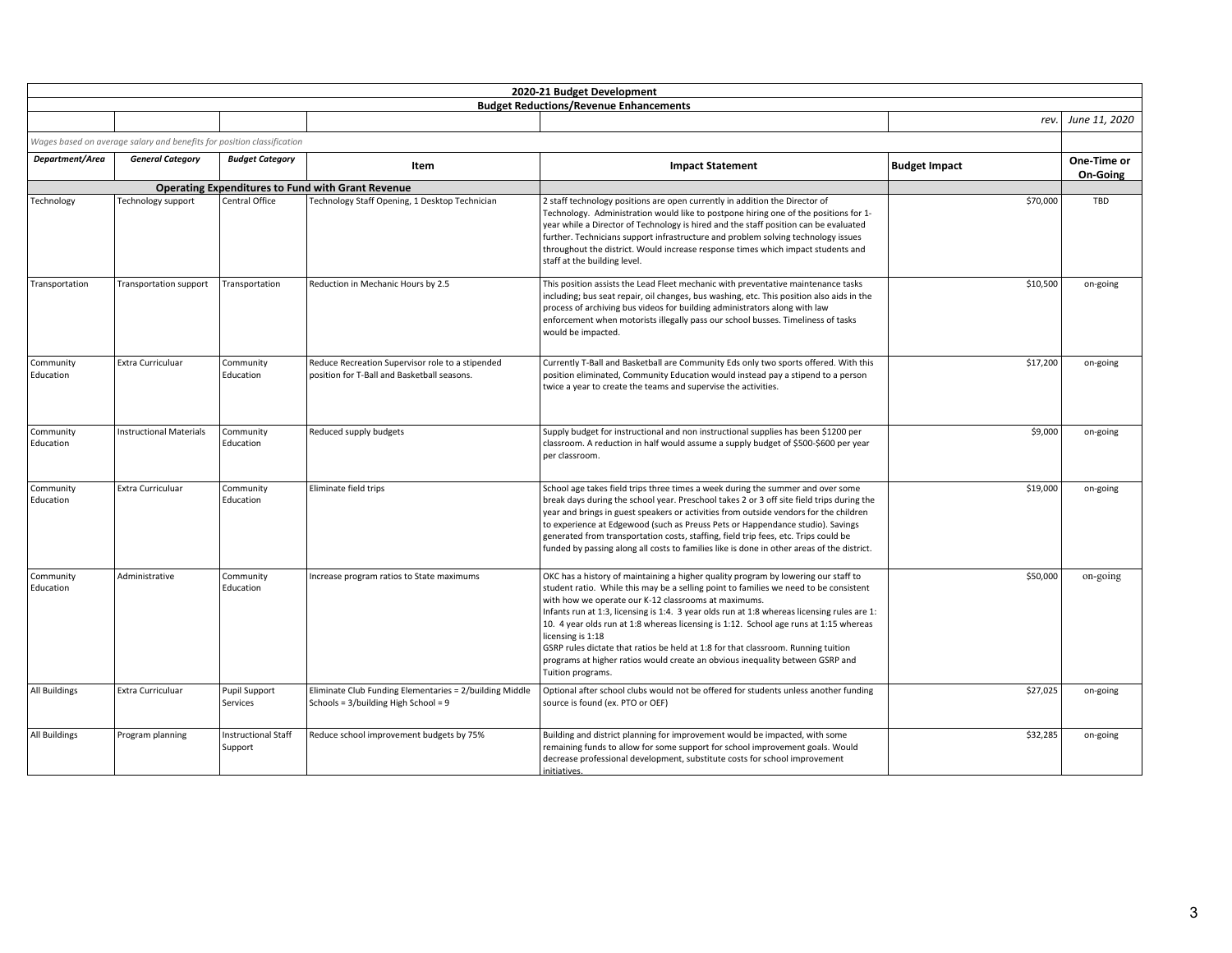|                      |                                                                        |                                          |                                                                                                                                                                                                                                  | 2020-21 Budget Development                                                                                                                                                                                                                                                                                                                                                                                                                                                                                                                                                                                                                                                                                                      |                      |                         |
|----------------------|------------------------------------------------------------------------|------------------------------------------|----------------------------------------------------------------------------------------------------------------------------------------------------------------------------------------------------------------------------------|---------------------------------------------------------------------------------------------------------------------------------------------------------------------------------------------------------------------------------------------------------------------------------------------------------------------------------------------------------------------------------------------------------------------------------------------------------------------------------------------------------------------------------------------------------------------------------------------------------------------------------------------------------------------------------------------------------------------------------|----------------------|-------------------------|
|                      |                                                                        |                                          |                                                                                                                                                                                                                                  | <b>Budget Reductions/Revenue Enhancements</b>                                                                                                                                                                                                                                                                                                                                                                                                                                                                                                                                                                                                                                                                                   |                      |                         |
|                      |                                                                        |                                          |                                                                                                                                                                                                                                  |                                                                                                                                                                                                                                                                                                                                                                                                                                                                                                                                                                                                                                                                                                                                 | rev.                 | June 11, 2020           |
|                      | Wages based on average salary and benefits for position classification |                                          |                                                                                                                                                                                                                                  |                                                                                                                                                                                                                                                                                                                                                                                                                                                                                                                                                                                                                                                                                                                                 |                      |                         |
| Department/Area      | <b>General Category</b>                                                | <b>Budget Category</b>                   | Item                                                                                                                                                                                                                             | <b>Impact Statement</b>                                                                                                                                                                                                                                                                                                                                                                                                                                                                                                                                                                                                                                                                                                         | <b>Budget Impact</b> | One-Time or<br>On-Going |
|                      |                                                                        |                                          | <b>Operating Expenditures to Fund with Grant Revenue</b>                                                                                                                                                                         |                                                                                                                                                                                                                                                                                                                                                                                                                                                                                                                                                                                                                                                                                                                                 |                      |                         |
| <b>All Buildings</b> | Substitutes                                                            | General Ed<br>Instruction                | Reduce Building Substitutes from 5 to 3<br>$K - 4 = 1$<br>$5 - 12 = 2$                                                                                                                                                           | Negative impact on ability to respond to personal/health needs of staff. Additionally,<br>there could/would be instructional implications for students of absent teacher should<br>other staff have to cover for the absence. Staff who cover the absent teacher may<br>also incur negative implications by adding more students to their classrooms and/or<br>not being able to instruct their students, depending on what staff cover the absence.<br>Ex. If a specialist covers the absence or a Support Staff Member covers the absence<br>(ELL, Coach). Need for subs may increase with COVID and ability to combine<br>classrooms to cover rooms without subs may not be possible.<br>Current: 2 Elem, 1 KMS, 1 CMS, 1 HS | \$22,980             | on-going                |
| <b>All Buildings</b> | Instructional support                                                  | General Ed<br>Instruction                | Eliminate subs for meetings/events during the day (ie;<br>district/school initiated PD, committee work, transition<br>meetings, art staff subs during Fine Arts Festival, music<br>subs for music field trips, K Round Up, etc.) | Would need to hold meetings after school which is often not possible and would slow<br>work on improvement goals and district initiatives. Would impact the ability to have<br>coordinated, high quality events that serve our families and impact teacher<br>involvement in them, such as K Round Up, music events, Fine Arts                                                                                                                                                                                                                                                                                                                                                                                                  | \$79,000             | on-going                |
| $K-8$                | <b>Instructional Materials</b>                                         | General Ed<br>Instruction                | Reduce instructional supplies/materials budgets to the<br>2017-18 per pupil allocation                                                                                                                                           | There would be limited money to support classroom purchases/supports. Staff<br>would be spending more out of pocket money and/or certain materials would not be<br>available.                                                                                                                                                                                                                                                                                                                                                                                                                                                                                                                                                   | \$26,230             | on-going                |
| <b>All Buildings</b> | Technology support                                                     | <b>Instructional Staff</b><br>Support    | Eliminate .50 Technology Coordinator                                                                                                                                                                                             | Currently K-6 has a 1.0 shared technology coordinator and CMS has<br>.50. The high school receives assistance as needed. We are proposing to move to 1<br>shared K-12 technology coordinator. Implications of technology assistance and<br>problem solving may require reliance on the District technology department.<br>Remaining tech coordinator is approximately 50% funded by the Title II grant.<br>Response times and support for students and staff would increase.                                                                                                                                                                                                                                                    | \$52,500             | on-going                |
| All Buildings        | Academic Support                                                       | <b>Instructional Staff</b><br>Support    | Reduce Gifted & Talented Coordinator by .50 (position<br>open due to retirement)                                                                                                                                                 | Currently K-6 has a 1.0 shared G&T coordinator and 7-8 has a .50 shared G&T<br>coordinator. We are proposing to move to 1 K-12 coordinator. Some duties may<br>need to be absorbed by administration, counselors or RTI Coaches. Would impact<br>support for our gifted students and families, coordination of opportunities to support<br>them, professional development for staff and increase response times.                                                                                                                                                                                                                                                                                                                | \$52,500             | on-going                |
| <b>All Buildings</b> | Instructional support                                                  | <b>Instructional Staff</b><br>Support    | Reduce Reproductive Health Coordinator role due to<br>retirement in current staff                                                                                                                                                | Coordinator will continue to do committee work whereas instructional duties will be<br>absorbed by building staff. Would eliminate co-teaching with supervisor to support<br>teachers in delivery of consistent program.                                                                                                                                                                                                                                                                                                                                                                                                                                                                                                        | \$16,600             | on-going                |
| High School          | Program planning                                                       | <b>School Building</b><br>Administration | No longer participate in AdvancED                                                                                                                                                                                                | OHS school improvement can continue to take place at the building level and<br>reported to the MDE. No other building in our district uses AdvancED as their<br>accreditation source. Our school and district already have a strong reputation and are<br>all accredited by the State now and submit improvement plans to the State.<br>AdvancED goes above and beyond this - with both staff time and money. OHS has<br>considered "doing away" with this several times over the past few years and timing<br>makes sense. Could always rejoin in the future if desired.                                                                                                                                                       | \$16,900             | on-going                |
| <b>High School</b>   | Social Emotional Support                                               | <b>School Building</b><br>Administration | Eliminate OSAP committee                                                                                                                                                                                                         | 7-12 administration and staff will absorb this work into other district initiatives,<br>health classes and news and notes to families, community resources and<br>activities/events.                                                                                                                                                                                                                                                                                                                                                                                                                                                                                                                                            | \$3,000              | on-going                |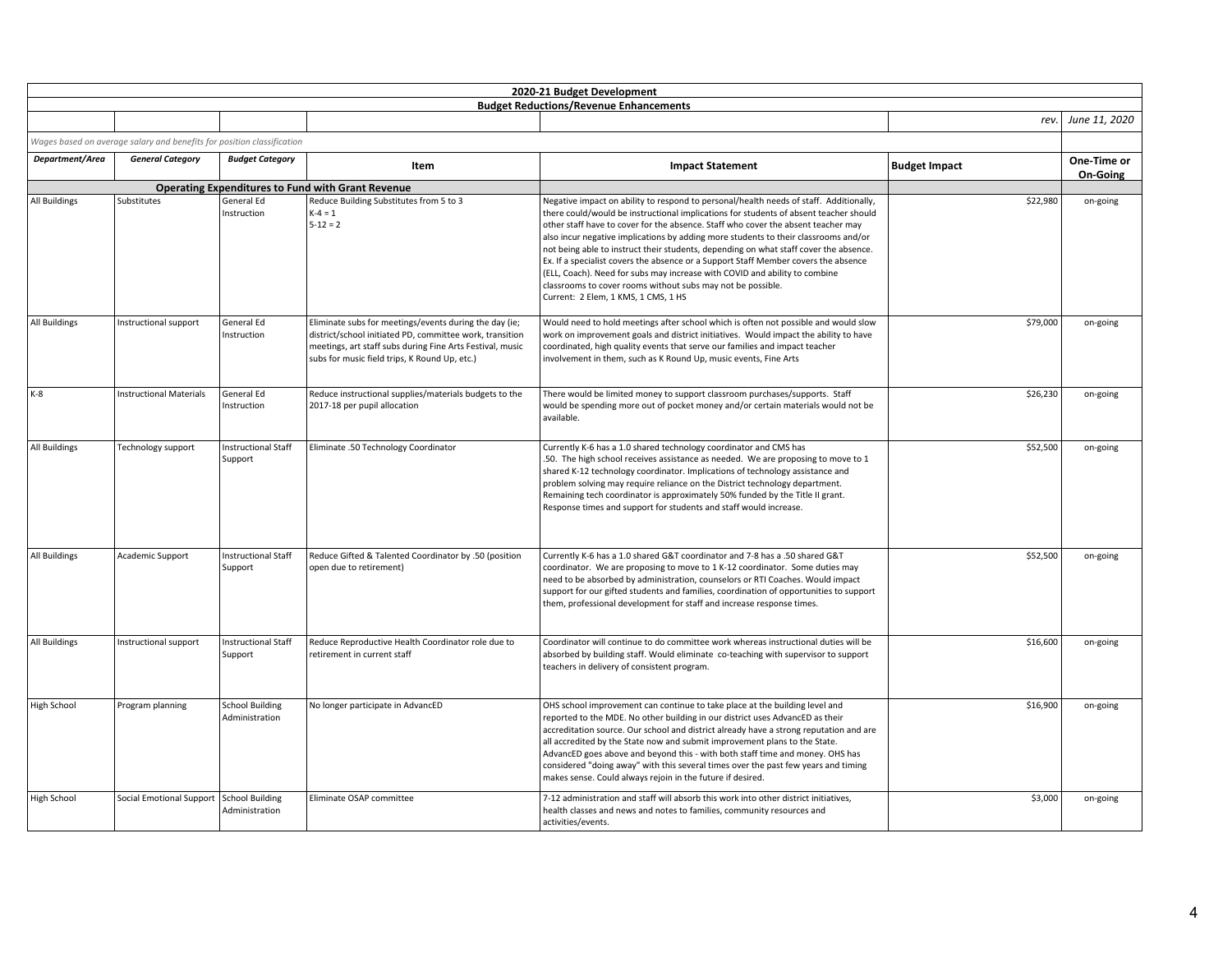|                    |                                                                        |                                          |                                                                     | 2020-21 Budget Development                                                                                                                                                                                                                                                                                                                                                                                                           |                      |                         |
|--------------------|------------------------------------------------------------------------|------------------------------------------|---------------------------------------------------------------------|--------------------------------------------------------------------------------------------------------------------------------------------------------------------------------------------------------------------------------------------------------------------------------------------------------------------------------------------------------------------------------------------------------------------------------------|----------------------|-------------------------|
|                    |                                                                        |                                          |                                                                     | <b>Budget Reductions/Revenue Enhancements</b>                                                                                                                                                                                                                                                                                                                                                                                        |                      |                         |
|                    |                                                                        |                                          |                                                                     |                                                                                                                                                                                                                                                                                                                                                                                                                                      | rev.                 | June 11, 2020           |
|                    | Wages based on average salary and benefits for position classification |                                          |                                                                     |                                                                                                                                                                                                                                                                                                                                                                                                                                      |                      |                         |
| Department/Area    | <b>General Category</b>                                                | <b>Budget Category</b>                   | Item                                                                | <b>Impact Statement</b>                                                                                                                                                                                                                                                                                                                                                                                                              | <b>Budget Impact</b> | One-Time or<br>On-Going |
|                    |                                                                        |                                          | <b>Operating Expenditures to Fund with Grant Revenue</b>            |                                                                                                                                                                                                                                                                                                                                                                                                                                      |                      |                         |
| $K-12$             | Administrative                                                         | <b>School Building</b><br>Administration | Reduce paper mailings                                               | Decrease mailings and utilize email, PowerSchool, website, etc. for back to school<br>packets, report cards, flyers, communications home, etc. Cuts to technology may<br>impact timeliness of implementation.<br>Savings may be more depending on need for any technology work needed to move<br>away from paper on a more consistent basis.                                                                                         | \$4,000              | on-going                |
| <b>High School</b> | Academic Support                                                       | General Ed<br>Instruction                | Cut zero hour options for Health and PE                             | Eliminates before school option for OHS students. The students who take zero hour<br>get 7 classes per day. All other OHS students get 6 classes per day. Transportation<br>was not provided so equity issues existed with offering. Teacher is paid a stipend and<br>often goes 6/5 because of this. Students will have options to opt out of PE and take<br>health at another time or through 21f during their high school career. | \$56,000             | on-going                |
| <b>High School</b> | Academic Support                                                       | Revenue                                  | Raise Summer Credit Recovery Program fees by<br>\$50/course         | Currently the cost/course is \$100 (reduced if eligible for free/reduced lunch). \$25 if<br>reimbursed to family if student completes the course. The annual revenue of<br>approximately \$9,000 does not cover the cost staff time (approx. \$10-\$12,000) or<br>edgenuity licenses (approx. \$17-\$19,000).                                                                                                                        | \$5,200              | on-going                |
| <b>High School</b> | Administrative                                                         | <b>School Building</b><br>Administration | Reduce administrative assistant by .50hr/day & overtime             | Reduce main office hours (have open for students and families from 7:30-3:00 and<br>staff stays until 3:30pm to get caught up. OHS does not get a lot of traffic after 3:<br>15pm and right now the office is open until 4pm.                                                                                                                                                                                                        | \$4,700              | on-going                |
| Athletics          | <b>Extra Curriculuar</b>                                               | Athletics                                | Eliminate Police at home athletic contests                          | Other schools are able to get help they need without employing 4 officers at every<br>Friday night game. We can call if needed, and they can swing by on their patrols,<br>since there are people around. That is a more typical model but reduces presence<br>and increased need for parent/guardian supervision at events to monitor students.                                                                                     | \$5,400              | on-going                |
| Athletics          | Extra Curriculuar                                                      | Athletics                                | Eliminate Sport if Minimum Participation Level is not<br>met        | A minimum participation level will be established for each sport at Chippewa and at<br>the High School. If minimum participation is not met, the sport will not be funded by<br>the District. Will reduce number of offerings for students based on participation<br>levels and impact lower participation sports or offerings. May save up to \$25,000.                                                                             | \$0                  | on-going                |
| Athletics          | Extra Curriculuar                                                      | <b>Athletics</b>                         | <b>Athletic Department Marketing</b>                                | Consensus from coaches is that athletic fundraisers are preferable to budget cuts,<br>and allow us to meet community expectations for competitive teams and equity in<br>athletics. May make less if sports are cut and coaches are reduced.                                                                                                                                                                                         | \$0                  | TBD                     |
| Athletics          | <b>Extra Curriculuar</b>                                               | Athletics                                | Eliminate 9th Grade Football, reduce number of<br>assistant coaches | Have not fielded 9th grade football team in 2 years, would potentially impact the<br>level of coaching and skill development as well as supervision of students.                                                                                                                                                                                                                                                                     | \$56,500             | ongoing                 |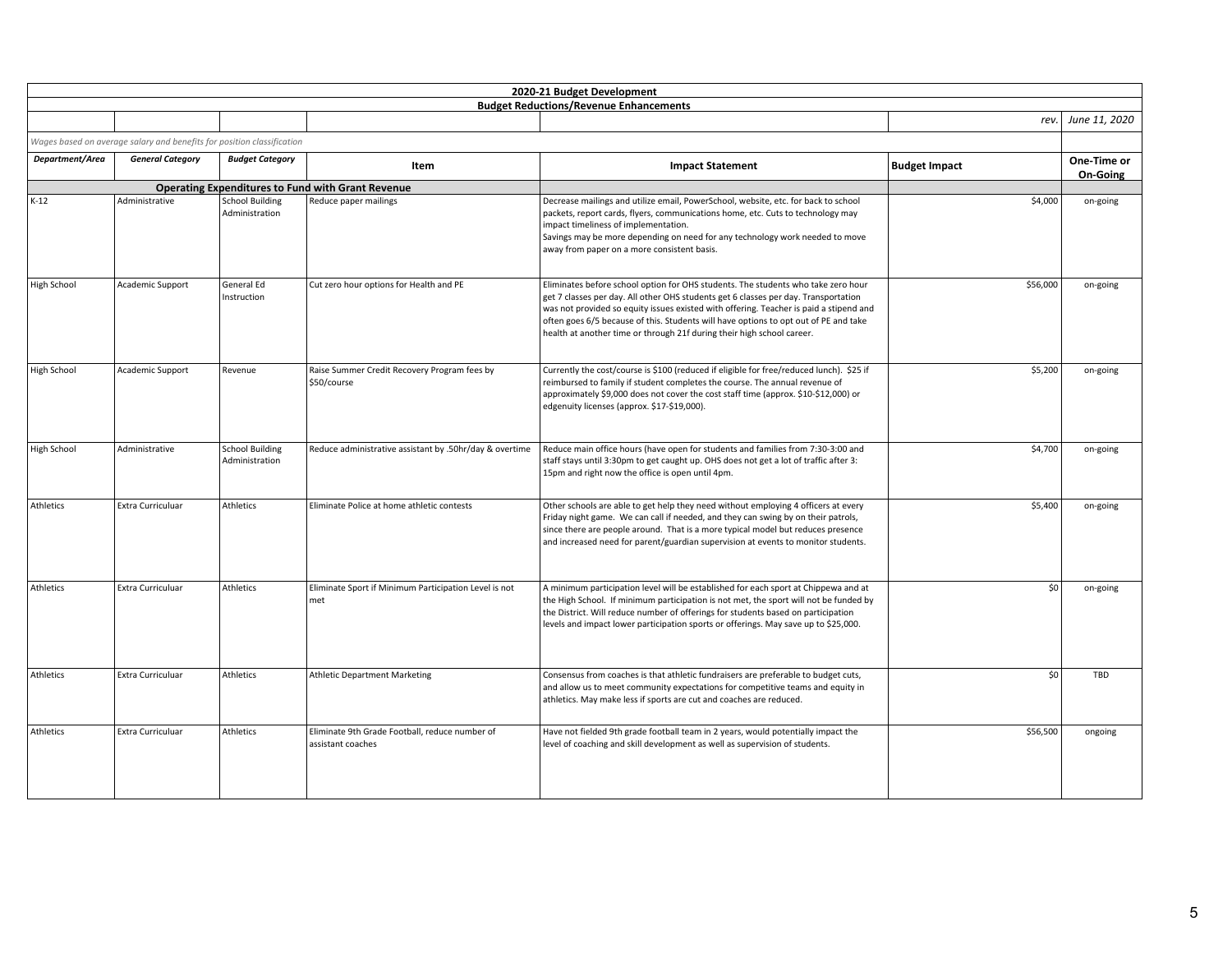|                        |                                                                        |                           |                                                                  | 2020-21 Budget Development                                                                                                                                                                                                                                                                                                                                                                                                                                                                                                                                                                                                                                                                                                                                                                                                                                                                                              |                      |                    |
|------------------------|------------------------------------------------------------------------|---------------------------|------------------------------------------------------------------|-------------------------------------------------------------------------------------------------------------------------------------------------------------------------------------------------------------------------------------------------------------------------------------------------------------------------------------------------------------------------------------------------------------------------------------------------------------------------------------------------------------------------------------------------------------------------------------------------------------------------------------------------------------------------------------------------------------------------------------------------------------------------------------------------------------------------------------------------------------------------------------------------------------------------|----------------------|--------------------|
|                        |                                                                        |                           |                                                                  | <b>Budget Reductions/Revenue Enhancements</b>                                                                                                                                                                                                                                                                                                                                                                                                                                                                                                                                                                                                                                                                                                                                                                                                                                                                           |                      | rev. June 11, 2020 |
|                        | Wages based on average salary and benefits for position classification |                           |                                                                  |                                                                                                                                                                                                                                                                                                                                                                                                                                                                                                                                                                                                                                                                                                                                                                                                                                                                                                                         |                      |                    |
| Department/Area        | <b>General Category</b>                                                | <b>Budget Category</b>    |                                                                  |                                                                                                                                                                                                                                                                                                                                                                                                                                                                                                                                                                                                                                                                                                                                                                                                                                                                                                                         |                      | One-Time or        |
|                        |                                                                        |                           | Item                                                             | <b>Impact Statement</b>                                                                                                                                                                                                                                                                                                                                                                                                                                                                                                                                                                                                                                                                                                                                                                                                                                                                                                 | <b>Budget Impact</b> | On-Going           |
|                        |                                                                        |                           | <b>Operating Expenditures to Fund with Grant Revenue</b>         |                                                                                                                                                                                                                                                                                                                                                                                                                                                                                                                                                                                                                                                                                                                                                                                                                                                                                                                         |                      |                    |
| Community<br>Education | Program planning                                                       | Community<br>Education    | Eliminate Assistant Teacher planning time                        | Currently Assistant Lead Teachers get one hour per day of planning time out of the<br>classroom. This could be eliminated to allow for more time on the floor to be in ratio.                                                                                                                                                                                                                                                                                                                                                                                                                                                                                                                                                                                                                                                                                                                                           | \$15,500             | on-going           |
| <b>High School</b>     | Academic Support                                                       | General Ed<br>Instruction | Eliminate co-teaching (in Studies in US History)                 | Our most at-risk students have support of a highly qualified ELA teacher in their<br>Studies in US class. By removing this support/intervention, we are able to reduce 3<br>sections of ELA which otherwise would have caused us to add sections at OHS. (If this<br>is not enacted, 3 sections of teaching time will need to be added to the High School<br>budget, at a cost of \$63,000.)                                                                                                                                                                                                                                                                                                                                                                                                                                                                                                                            | \$0                  | on-going           |
| Community<br>Education | Program planning                                                       | Community<br>Education    | Reduce Lead Teacher planning time                                | Currently Lead Teachers get 2 hours of planning time per day or 10 hours per week.<br>This could be reduced to 8 hours per week to allow for more time on the floor in<br>ratio.                                                                                                                                                                                                                                                                                                                                                                                                                                                                                                                                                                                                                                                                                                                                        | \$7,150              | on-going           |
| High School            | <b>Instructional Materials</b>                                         | General Ed<br>Instruction | 9-12 New Textbook Budget                                         | In addition to the expense reduction in Level 1, German IV/AP could be delayed by<br>one year, however they would need to be adopted in the following year.                                                                                                                                                                                                                                                                                                                                                                                                                                                                                                                                                                                                                                                                                                                                                             | \$3,027              | one-time           |
| Athletics              | Extra Curriculuar                                                      | Revenue                   | Raise athletic fees                                              | Okemos began charging athletic fees in 2003-04, and raised rates when the district<br>was cutting programs due to decreased enrollments to avoid impact on athletics and<br>other programs.<br>Families are eligible for reduced or waived fee. In 2019-20 Okemos reduced athletic<br>fees for the first time since they were implemented. Concerns with our rates were<br>that they were amongst the highest in the area/State as well as equity issues for<br>students and families.<br>Okemos athletic fee history: 2003-04 MS at \$50/HS at \$100<br>2008-09 MS at \$100/HS at \$175<br>2009-10 MS at \$125/HS at \$200<br>2010-11 MS at \$200/HS at \$300<br>20011-12 MS at \$260/HS at \$360<br>2019-20 MS at \$208/HS at \$288<br>Athletic fees annual contributions to budget = \$160,000<br>Okemos per student fees are higher than Haslett, Holt, East Lansing and Mason:<br>Middle school range: \$100-\$160 | \$40,000             | on-going           |
| Community<br>Education | Program planning                                                       | Community<br>Education    | Reduce Lead Teacher planning time by an additional 3<br>hrs/week | Currently Lead Teachers get 2 hours of planning time per day or 10 hours per week.<br>This could be reduced to 5 hours per week to allow for more time on the floor in ratio<br>with children. Our teachers are planning for an 11 hour day and work with our<br>youngest students. We utilize a research-based curriculum, follow best practices,<br>and differentiate our teaching as K-12 teachers do. With the reduction in planning<br>time, our fledgling PBIS system may struggle and our teachers won't have time to<br>work on committees such as PBIS, Culture, Playground Improvement or Training to<br>name a few.                                                                                                                                                                                                                                                                                          | \$10,725             | on-going           |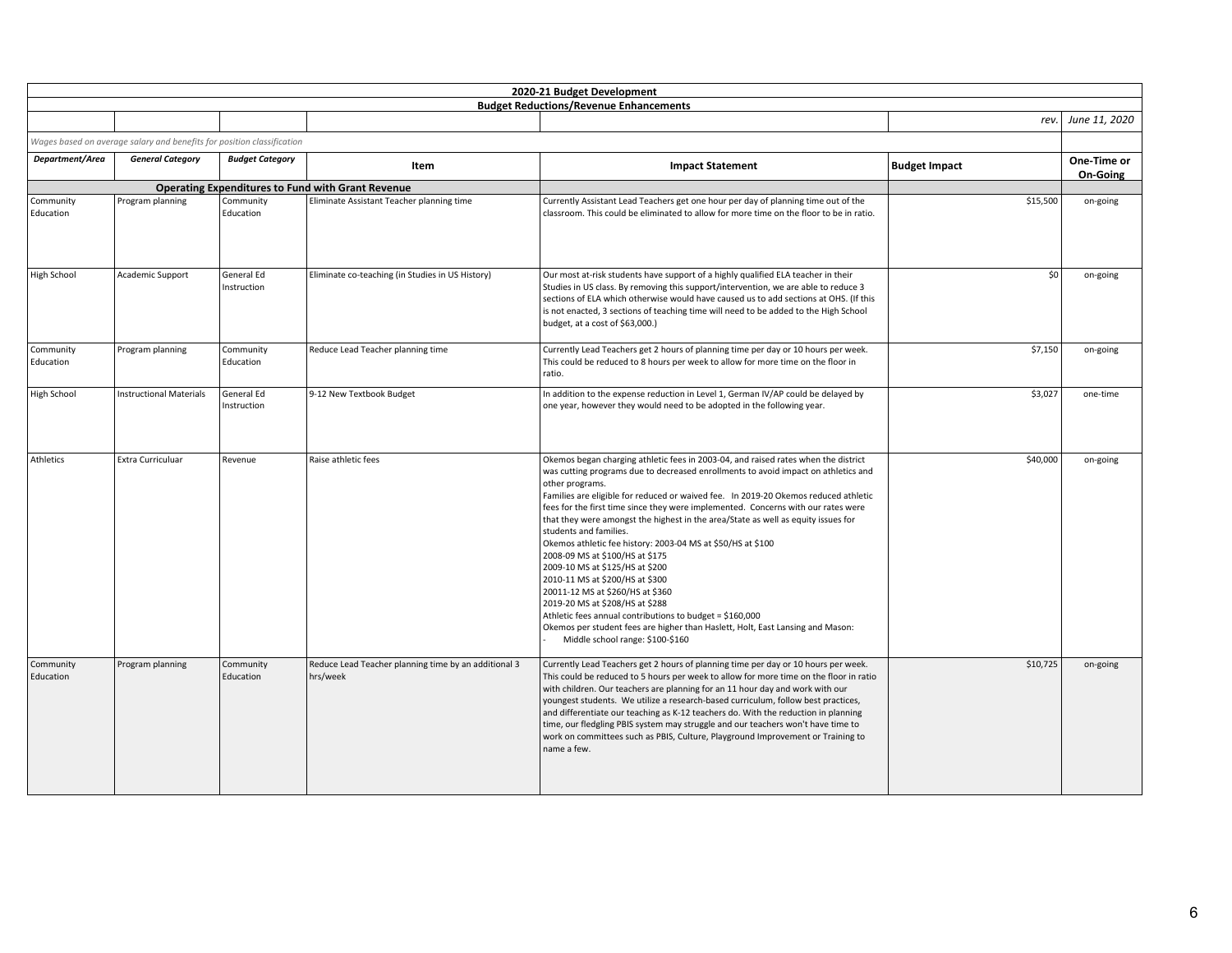|                      |                                                                                                   |                                       |                                                                                                                                                   | 2020-21 Budget Development                                                                                                                                                                                                                                                                                                                                                                                                                                                                                                                                                                                                                                                                                                                                                                |                      |                         |            |
|----------------------|---------------------------------------------------------------------------------------------------|---------------------------------------|---------------------------------------------------------------------------------------------------------------------------------------------------|-------------------------------------------------------------------------------------------------------------------------------------------------------------------------------------------------------------------------------------------------------------------------------------------------------------------------------------------------------------------------------------------------------------------------------------------------------------------------------------------------------------------------------------------------------------------------------------------------------------------------------------------------------------------------------------------------------------------------------------------------------------------------------------------|----------------------|-------------------------|------------|
|                      |                                                                                                   |                                       |                                                                                                                                                   | <b>Budget Reductions/Revenue Enhancements</b>                                                                                                                                                                                                                                                                                                                                                                                                                                                                                                                                                                                                                                                                                                                                             | rev.                 | June 11, 2020           |            |
|                      |                                                                                                   |                                       |                                                                                                                                                   |                                                                                                                                                                                                                                                                                                                                                                                                                                                                                                                                                                                                                                                                                                                                                                                           |                      |                         |            |
| Department/Area      | Wages based on average salary and benefits for position classification<br><b>General Category</b> | <b>Budget Category</b>                | Item                                                                                                                                              | <b>Impact Statement</b>                                                                                                                                                                                                                                                                                                                                                                                                                                                                                                                                                                                                                                                                                                                                                                   | <b>Budget Impact</b> | One-Time or<br>On-Going |            |
|                      |                                                                                                   |                                       | <b>Operating Expenditures to Fund with Grant Revenue</b>                                                                                          |                                                                                                                                                                                                                                                                                                                                                                                                                                                                                                                                                                                                                                                                                                                                                                                           |                      |                         |            |
| $K-12$               | Library support                                                                                   | Instructional Staff<br>Support        | Reduce LMC specialist/clerk hours by 2 hrs/day                                                                                                    | Negative impact on ability to respond to personal/health needs of staff. Additionally,<br>there could/would be instructional implications for students of absent teacher should<br>other staff have to cover for the absence. Staff who cover the absent teacher may<br>also incur negative implications by adding more students to their classrooms and/or<br>not being able to instruct their students, depending on what staff cover the absence.<br>Ex. If a specialist covers the absence or a Support Staff Member covers the absence<br>(ELL, Coach). Need for subs may increase with COVID and ability to combine<br>classrooms to cover rooms without subs may not be possible.<br>Current: 2 Elem, 1 KMS, 1 CMS, 1 HS                                                           | \$86,200             | on-going                |            |
| <b>Total Level 1</b> |                                                                                                   |                                       |                                                                                                                                                   | <b>Total/Prior Total/Difference</b>                                                                                                                                                                                                                                                                                                                                                                                                                                                                                                                                                                                                                                                                                                                                                       | \$1,741,122          | 1,752,220               | $-$11.098$ |
| Level 2 = Next Level |                                                                                                   |                                       |                                                                                                                                                   |                                                                                                                                                                                                                                                                                                                                                                                                                                                                                                                                                                                                                                                                                                                                                                                           |                      |                         |            |
| Athletics            | Extra Curriculuar                                                                                 | Athletics                             | Eliminate strength and conditioning coach                                                                                                         | Student athlete training, flexibility, conditioning may be impacted.                                                                                                                                                                                                                                                                                                                                                                                                                                                                                                                                                                                                                                                                                                                      | \$3,500              | ongoing                 |            |
| All Buildings        | Substitutes                                                                                       | General Ed<br>Instruction             | Reduce Building Substitutes by 1 more than the two<br>noted above. This would have total building subs from 5<br>to 2.<br>$K-6=1$<br>$7 - 12 = 1$ |                                                                                                                                                                                                                                                                                                                                                                                                                                                                                                                                                                                                                                                                                                                                                                                           | \$12,780             | on-going                |            |
| <b>High School</b>   | <b>Instructional Materials</b>                                                                    | General Ed<br>Instruction             | 9-12 New Textbook Budget                                                                                                                          | In addition to the expense reduction in Level 1, the AP US History could be delayed by<br>one year, however they would need to be adopted in the following year. AP History<br>does not have an online component and this would impact remote learning for<br>students.                                                                                                                                                                                                                                                                                                                                                                                                                                                                                                                   | \$10,616             | one-time                |            |
| $5-8$                | Academic Support                                                                                  | <b>Instructional Staff</b><br>Support | Eliminate 1 RTI Coach at the Middle School Level                                                                                                  | MTSS/PBIS tiered supports will be impacted. Building supports for data collection,<br>organization/upkeep of IRIPs, and tiered support planning will be absorbed by<br>teachers, counselors and remaining RTI coaches. Coordination of and planning for at-<br>risk intervention supports will be absorbed by remaining RTI coaches as well. MTSS<br>efforts will be focused on essential components and will not allow for innovation<br>and/or progress toward district goals. Behavior team, Child Study team and overall<br>building goal planning efforts will be impeded.<br>Currently each elementary & middle school has 1 coach (.20 of each position,<br>\$21,000, is funded through At-Risk.) Remaining Middle School RTI Coach would be<br>split between Chippewa and Kinawa. | \$84,000             | on-going                |            |
| Technology           | Technology support                                                                                | Central Office                        | Technology Staff Opening, 1 Add'l Desktop Technician<br>Position                                                                                  | 2 staff technology positions are open currently in addition the Director of<br>Technology. We could postpone hiring both of the positions for 1-year while a<br>Director of Technology is hired and the staff position can be evaluated further.<br>If technology coordinators are reduced, there may be additional needs for<br>technology department impacting response times and service to students and staff<br>members.                                                                                                                                                                                                                                                                                                                                                             | \$70,000             | TBD                     |            |
| Operations           | Operations support                                                                                | Operations &<br>Maintenance           | Eliminate Lead Custodian at Chippewa                                                                                                              | Currently works 11am-7:30pm. Covers lunch and cleanup, night activity set up, clean<br>main office. Would use day maintenance person to cover lunch and schedule activity<br>setups. This will result in reduced time for building maintenance and work requests.<br>More difficult to cover staff absences (only one OPS staff left, no back up) Hi Tec<br>would have to clean the main office (added expense).                                                                                                                                                                                                                                                                                                                                                                          | \$73,000             | on-going                |            |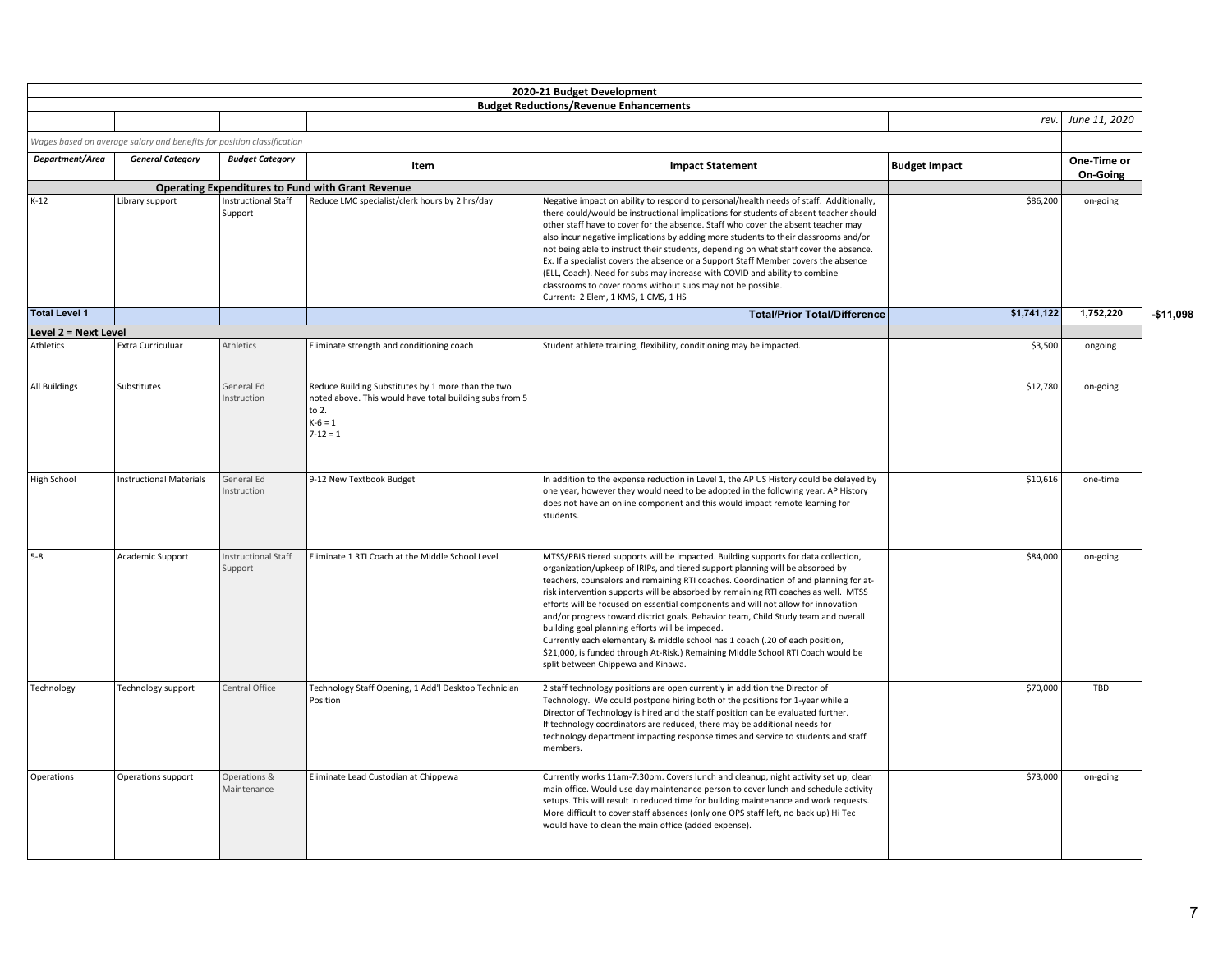|                        |                                                                                                   |                                          |                                                          | 2020-21 Budget Development                                                                                                                                                                                                                                                                                                                                                                                                                                                                                                                                                                                                    |                      |               |
|------------------------|---------------------------------------------------------------------------------------------------|------------------------------------------|----------------------------------------------------------|-------------------------------------------------------------------------------------------------------------------------------------------------------------------------------------------------------------------------------------------------------------------------------------------------------------------------------------------------------------------------------------------------------------------------------------------------------------------------------------------------------------------------------------------------------------------------------------------------------------------------------|----------------------|---------------|
|                        |                                                                                                   |                                          |                                                          | <b>Budget Reductions/Revenue Enhancements</b>                                                                                                                                                                                                                                                                                                                                                                                                                                                                                                                                                                                 | rev.                 | June 11, 2020 |
|                        |                                                                                                   |                                          |                                                          |                                                                                                                                                                                                                                                                                                                                                                                                                                                                                                                                                                                                                               |                      |               |
| Department/Area        | Wages based on average salary and benefits for position classification<br><b>General Category</b> | <b>Budget Category</b>                   |                                                          |                                                                                                                                                                                                                                                                                                                                                                                                                                                                                                                                                                                                                               |                      | One-Time or   |
|                        |                                                                                                   |                                          | Item                                                     | <b>Impact Statement</b>                                                                                                                                                                                                                                                                                                                                                                                                                                                                                                                                                                                                       | <b>Budget Impact</b> | On-Going      |
|                        |                                                                                                   |                                          | <b>Operating Expenditures to Fund with Grant Revenue</b> |                                                                                                                                                                                                                                                                                                                                                                                                                                                                                                                                                                                                                               |                      |               |
| Community<br>Education | Administrative                                                                                    | Community<br>Education                   | Reduce office clerk hours by 2 hours per day             | We could reduce our Office Clerk position by 2 hour per day with minimal impact on<br>daily operations. Could impact sick child help, temperature screenings upon entry,<br>buzzer delay, customer service. Community education has more office staffing than<br>elementary buildings and sees this as less impactful on the day to day of children<br>than other deeper planning cuts.                                                                                                                                                                                                                                       | \$8,000              |               |
| Elementaries           | Administrative                                                                                    | <b>School Building</b><br>Administration | Reduce Elementary office clerk hours, 1 hr/day           | Implications on completing the workload of office staff with larger<br>buildings/enrollments. Negative impact on response to the health needs of students<br>including injuries, illness. May have increased need for support regarding student<br>illness. Delays in responding to the buzzer system. Reduced customer service to<br>parents. Reduced support to teachers.                                                                                                                                                                                                                                                   | \$15,300             | on-going      |
| $5-8$                  | Library support                                                                                   | <b>Instructional Staff</b><br>Support    | Reduce LMC Directors at Secondary by 1                   | Currently Kinawa and Chippewa share one LMC Director and the High School has one<br>LMC Director. In addition, each secondary building has an LMC specialist in the<br>library as well. This would reduce the district to one remaining LMC Director who<br>would service 5-12 libraries, oversee 21f, and support K-4 clerks and collections.<br>Impacts overall K-12 LMC system, potential timeliness of student device support,<br>teacher material support, and class instruction.<br>The loss of a Director may mean that teachers would need to find their own<br>resources for projects in the classroom. In addition, | \$105,000            | on-going      |
| High School            | Administrative                                                                                    | Pupil Support<br>Services                | Eliminate HS Guidance Clerk                              | Increases workload of our counselors and other administrative assistants. Counselors<br>will need to spend their time on secretarial items and this will take away their time<br>with students and families. Position also assists with credit recovery so we will have<br>less support for those students. Will impact help with attendance reports and<br>increase workload of attendance secretary. Will impact timeliness of communication<br>with students and families regarding                                                                                                                                        | \$36,500             | on-going      |
| Athletics              | Extra Curriculuar                                                                                 | Athletics                                | Reduce athletic transportation to events, one-way only   | One way transportation for sports poses difficulties as some sports have greater<br>transportation needs on days/times that make it difficult for parents to transport,<br>without taking into account those that are unable to provide transportation at any<br>time. Additionally, some sports have equipment that is difficult to transport (pole<br>vault poles, baseball/softball equipment, football pads). May limit student<br>participation due to transportation. In addition, families with dual student athletes<br>and family work schedules may impede participation at all events.                             | \$15,000             | on-going      |
| $K-4$                  | Library support                                                                                   | <b>Instructional Staff</b><br>Support    | Reduce Elementary LMC clerk hours by 50%                 | Currently each elementary has an LMC clerk. Reducing their time by 1/2 would<br>shorten library period for students with focus on book check out, minimal instruction.<br>Implications on scheduling classrooms each week due to larger building enrollments.<br>Reduces time for handling book circulation, given larger enrollments.                                                                                                                                                                                                                                                                                        | \$95,800             | on-going      |
| K-8                    | Academic Support                                                                                  | Specialized<br>Instruction               | Eliminate 1 Reading Specialist, from 4 to 3              | Students with intensive academic needs will not have access to a certified reading<br>teacher for intervention supports. This will impact the overall system of supports and<br>interventions that are available to our students.                                                                                                                                                                                                                                                                                                                                                                                             | \$105,000            | on-going      |
| <b>Total Level 2</b>   |                                                                                                   |                                          |                                                          | <b>Total/Prior Total/Difference</b>                                                                                                                                                                                                                                                                                                                                                                                                                                                                                                                                                                                           | \$634,496            | \$612,710     |
| Level 3 = Only if Must |                                                                                                   |                                          |                                                          |                                                                                                                                                                                                                                                                                                                                                                                                                                                                                                                                                                                                                               |                      |               |

**\$21,786)**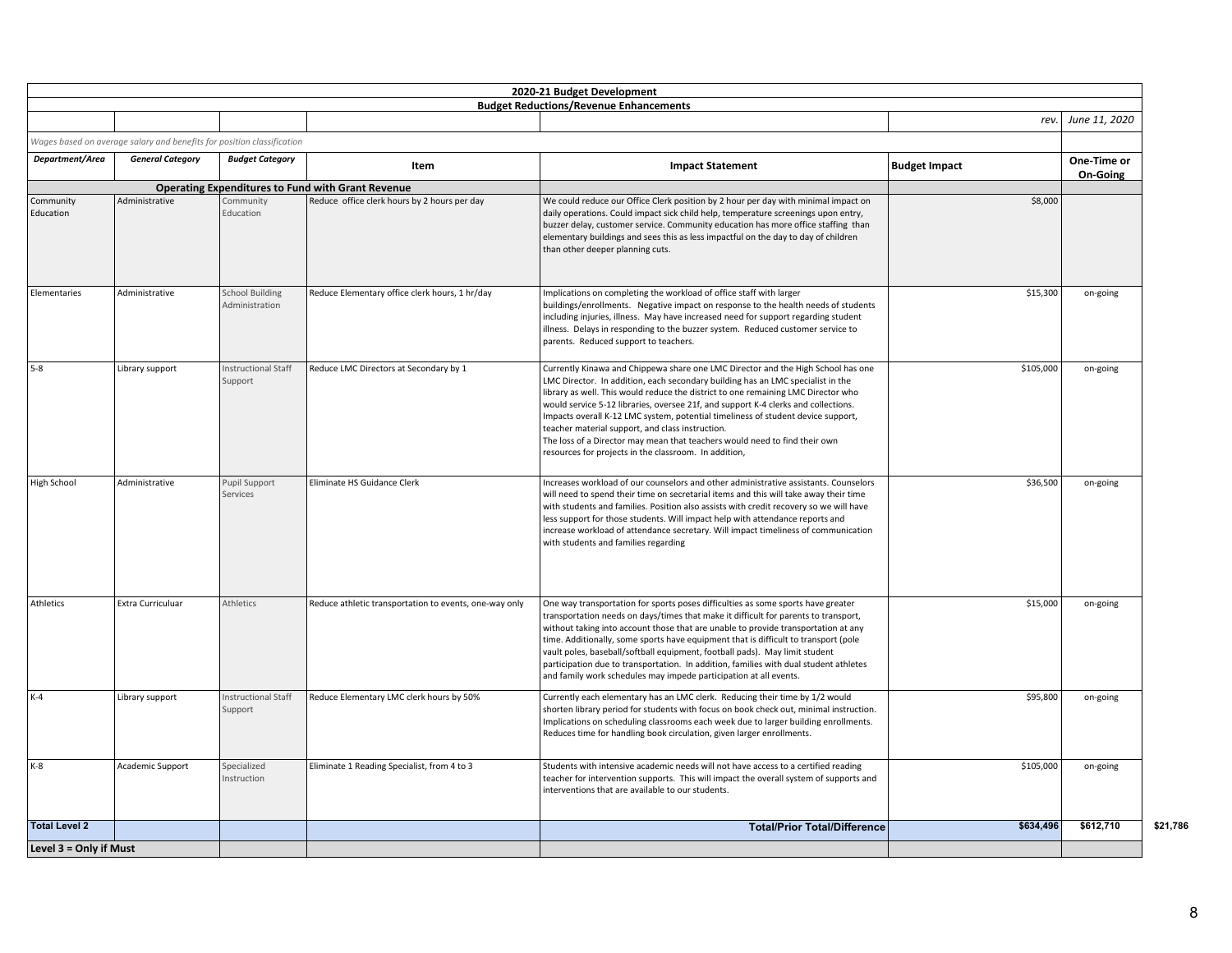|                      |                                                                        |                                          |                                                                                                                                          | 2020-21 Budget Development                                                                                                                                                                                                                                                                                                                                                                                                                                                                                                                                                                                                                                                                                                      |                      |                         |
|----------------------|------------------------------------------------------------------------|------------------------------------------|------------------------------------------------------------------------------------------------------------------------------------------|---------------------------------------------------------------------------------------------------------------------------------------------------------------------------------------------------------------------------------------------------------------------------------------------------------------------------------------------------------------------------------------------------------------------------------------------------------------------------------------------------------------------------------------------------------------------------------------------------------------------------------------------------------------------------------------------------------------------------------|----------------------|-------------------------|
|                      |                                                                        |                                          |                                                                                                                                          | <b>Budget Reductions/Revenue Enhancements</b>                                                                                                                                                                                                                                                                                                                                                                                                                                                                                                                                                                                                                                                                                   |                      |                         |
|                      |                                                                        |                                          |                                                                                                                                          |                                                                                                                                                                                                                                                                                                                                                                                                                                                                                                                                                                                                                                                                                                                                 |                      | rev. June 11, 2020      |
|                      | Wages based on average salary and benefits for position classification |                                          |                                                                                                                                          |                                                                                                                                                                                                                                                                                                                                                                                                                                                                                                                                                                                                                                                                                                                                 |                      |                         |
| Department/Area      | <b>General Category</b>                                                | <b>Budget Category</b>                   | Item                                                                                                                                     | <b>Impact Statement</b>                                                                                                                                                                                                                                                                                                                                                                                                                                                                                                                                                                                                                                                                                                         | <b>Budget Impact</b> | One-Time or<br>On-Going |
|                      |                                                                        |                                          | <b>Operating Expenditures to Fund with Grant Revenue</b>                                                                                 |                                                                                                                                                                                                                                                                                                                                                                                                                                                                                                                                                                                                                                                                                                                                 |                      |                         |
| <b>All Buildings</b> | Program planning                                                       | nstructional Staff<br>Support            | Reduce school improvement budgets by an additional<br>25%, which would then eliminate entire budget for<br>school improvement activities | Building and district planning for improvement will be impeded (opportunities to<br>meet will be impacted by schedules, financial support for materials and resources to<br>support improvement will not be available)                                                                                                                                                                                                                                                                                                                                                                                                                                                                                                          | \$10,760             | on-going                |
| All Buildings        | Substitutes                                                            | General Ed<br>Instruction                | Eliminate Remaining 2 Building Substitutes. This would<br>eliminate all building substitutes                                             | Negative impact on ability to respond to personal/health needs of staff. Additionally,<br>there could/would be instructional implications for students of absent teacher should<br>other staff have to cover for the absence. Staff who cover the absent teacher may<br>also incur negative implications by adding more students to their classrooms and/or<br>not being able to instruct their students, depending on what staff cover the absence.<br>Ex. If a specialist covers the absence or a Support Staff Member covers the absence<br>(ELL, Coach). Need for subs may increase with COVID and ability to combine<br>classrooms to cover rooms without subs may not be possible.<br>Current: 2 Elem, 1 KMS, 1 CMS, 1 HS | \$25,560             | on-going                |
| Elementaries         | Administrative                                                         | <b>School Building</b><br>Administration | Reduce Elementary office clerk hours by an additional 1<br>hrs/day beyond what is noted above (total decrease is 2<br>hrs/day)           | Implications on completing the workload of office staff with larger<br>buildings/enrollments. Significantly increase workload of administrative assistant<br>and/or principal. Negative impact on response to the health needs of students<br>including injuries, illness. May have increased need for support regarding student<br>illness.<br>Delays in responding to the buzzer system. Reduced customer service to parents.<br>Reduced support to teachers.                                                                                                                                                                                                                                                                 | \$15,300             | on-going                |
| High School          | Administrative                                                         | <b>School Building</b><br>Administration | Reduce 1 HS admin assistant                                                                                                              | Along with their increased interruptions answering the door and being part of<br>security, they are already logging overtime hours to get the essential duties done and<br>cannot get them done during the regular school day hours.                                                                                                                                                                                                                                                                                                                                                                                                                                                                                            | \$50,000             | on-going                |
| Athletics            | <b>Extra Curricular</b>                                                | <b>Athletics</b>                         | Eliminate athletic transportation to events                                                                                              | Eliminating transportation for sports poses difficulties as some sports have greater<br>transportation needs on days/times that make it difficult for parents to transport,<br>without taking into account those that are unable to provide transportation at any<br>time.<br>Additionally, some sports have equipment that is difficult to transport (pole vault<br>poles, baseball/softball equipment, football pads). May limit student participation<br>due to transportation. In addition, families with dual student athletes and family<br>work schedules may impede participation at all events.                                                                                                                        | \$23,000             | on-going                |
| $5 - 12$             | Administrative                                                         | Pupil Support<br>Services                | Reduce Student Supervisors from 5 to 3 KMS/CMS from<br>2 to 1<br>HS from 3 to 2                                                          | Student supervisors are the heart and soul of our student safety. They sweep the<br>building, assist with investigations, monitor hallways and student lots, assist with<br>lunchroom supervision, and build relationships with all students. Additionally, they<br>cover in classrooms when we have a shortage on subs.                                                                                                                                                                                                                                                                                                                                                                                                        | \$36,000             | on-going                |
| Athletics            | <b>Extra Curricular</b>                                                | Athletics                                | Eliminate all Freshman sports                                                                                                            | Elimination of Freshman sports would drastically reduce offerings for 9th graders and<br>would decrease participation fees revenues, resulting in a minimal estimated savings<br>for the district.                                                                                                                                                                                                                                                                                                                                                                                                                                                                                                                              | \$11,000             | <b>TBD</b>              |
| <b>All Buildings</b> | Academic Support                                                       | <b>Instructional Staff</b><br>Support    | Eliminate additional 1.0 K-12 Gifted & Talented<br>Coordinator                                                                           | Eliminate the ability to coordinate differentiation, services, and supports for high<br>achieving and GT students. (eliminate MSU Mentor program, OSI, etc.); Essential<br>duties will need to be absorbed by admin or RTI coaches                                                                                                                                                                                                                                                                                                                                                                                                                                                                                              | \$105,000            | on-going                |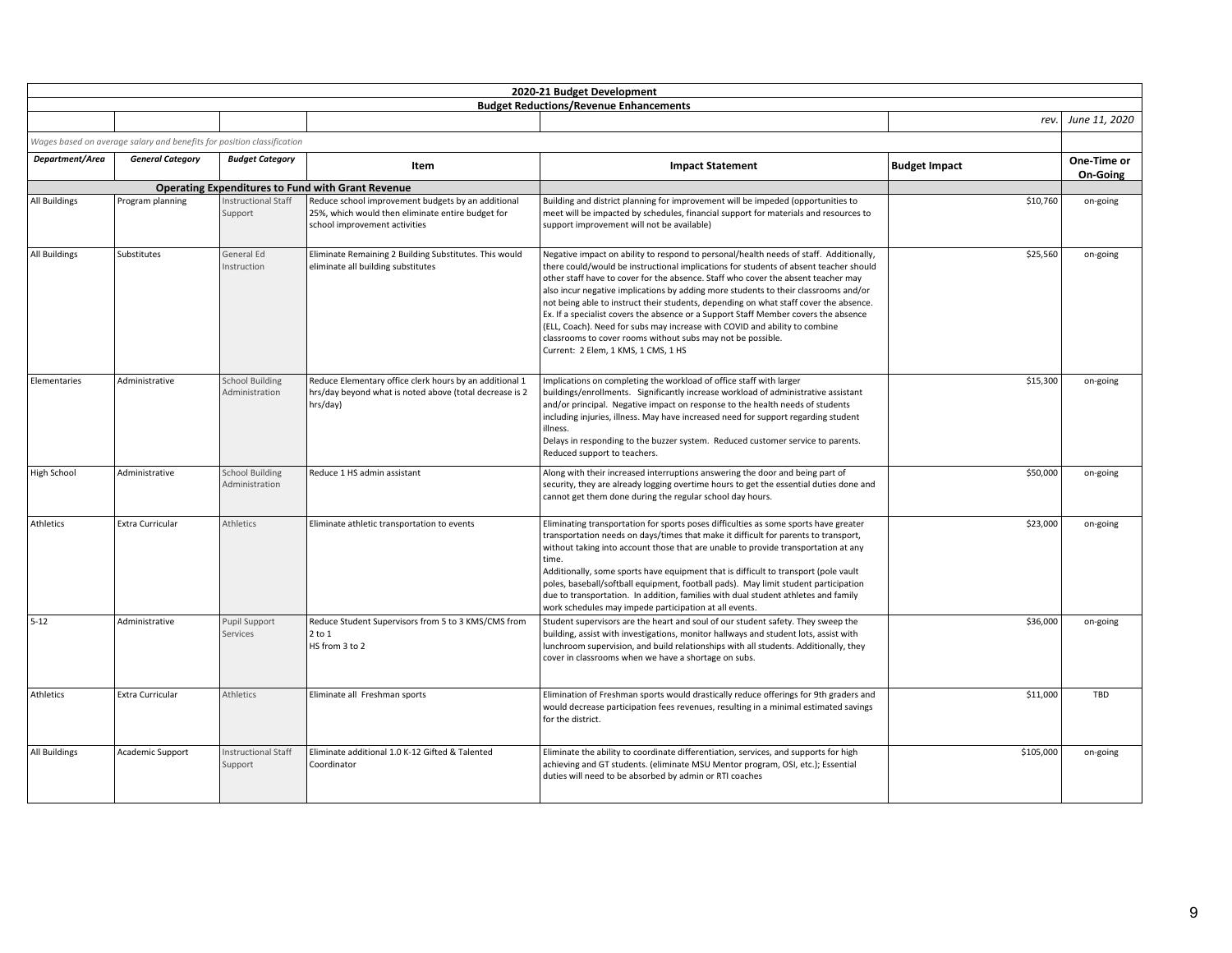|                 |                                                                        |                                       |                                                                        | 2020-21 Budget Development                                                                                                                                                                                                                                                                                                                                                                                                                                                                                                                                                                                                                                                                                                                                                                                                                                                                                                                                                                                                                                                                                                                                                                                                                                                                                                                                                                                                                                                                      |                      |                                |
|-----------------|------------------------------------------------------------------------|---------------------------------------|------------------------------------------------------------------------|-------------------------------------------------------------------------------------------------------------------------------------------------------------------------------------------------------------------------------------------------------------------------------------------------------------------------------------------------------------------------------------------------------------------------------------------------------------------------------------------------------------------------------------------------------------------------------------------------------------------------------------------------------------------------------------------------------------------------------------------------------------------------------------------------------------------------------------------------------------------------------------------------------------------------------------------------------------------------------------------------------------------------------------------------------------------------------------------------------------------------------------------------------------------------------------------------------------------------------------------------------------------------------------------------------------------------------------------------------------------------------------------------------------------------------------------------------------------------------------------------|----------------------|--------------------------------|
|                 |                                                                        |                                       |                                                                        | <b>Budget Reductions/Revenue Enhancements</b>                                                                                                                                                                                                                                                                                                                                                                                                                                                                                                                                                                                                                                                                                                                                                                                                                                                                                                                                                                                                                                                                                                                                                                                                                                                                                                                                                                                                                                                   |                      |                                |
|                 |                                                                        |                                       |                                                                        |                                                                                                                                                                                                                                                                                                                                                                                                                                                                                                                                                                                                                                                                                                                                                                                                                                                                                                                                                                                                                                                                                                                                                                                                                                                                                                                                                                                                                                                                                                 | rev.                 | June 11, 2020                  |
|                 | Wages based on average salary and benefits for position classification |                                       |                                                                        |                                                                                                                                                                                                                                                                                                                                                                                                                                                                                                                                                                                                                                                                                                                                                                                                                                                                                                                                                                                                                                                                                                                                                                                                                                                                                                                                                                                                                                                                                                 |                      |                                |
| Department/Area | <b>General Category</b>                                                | <b>Budget Category</b>                | Item                                                                   | <b>Impact Statement</b>                                                                                                                                                                                                                                                                                                                                                                                                                                                                                                                                                                                                                                                                                                                                                                                                                                                                                                                                                                                                                                                                                                                                                                                                                                                                                                                                                                                                                                                                         | <b>Budget Impact</b> | One-Time or<br><b>On-Going</b> |
|                 |                                                                        |                                       | <b>Operating Expenditures to Fund with Grant Revenue</b>               |                                                                                                                                                                                                                                                                                                                                                                                                                                                                                                                                                                                                                                                                                                                                                                                                                                                                                                                                                                                                                                                                                                                                                                                                                                                                                                                                                                                                                                                                                                 |                      |                                |
| K-8             | Academic Support                                                       | <b>Instructional Staff</b><br>Support | Reduce an additional RTI Coach, from 5 after level 2<br>reduction to 4 | Reducing by 2 RTI coaches would dramatically impact our ability to deliver the tiered<br>system of support and differentiation for all students. This loss would significantly<br>reduce the amount of highly skilled support provided to each school in gathering and<br>analyzing data, matching interventions to student needs and monitoring student<br>progress. Additionally, there would be a significant impact on the amount of on-going<br>support provided to teachers and at-risk staff in delivering these interventions to<br>students. Loss of this quality support system would further erode our ability to<br>address the achievement gap and further impact our most vulnerable students. This<br>may also result in more students being referred for special education as the primary<br>system of support for students demonstrating academic deficits.                                                                                                                                                                                                                                                                                                                                                                                                                                                                                                                                                                                                                    | \$84,000             | on-going                       |
| Elementaries    | Social Emotional Support Pupil Support                                 | Services                              | Reduce a SSW (general education services)                              | Our elementary schools do not have counselors. SSW are the only source of support<br>for general education students. Negative impact on the ability to provide intensive<br>and consistent social-emotional/behavioral support for tier 2 and 3 students.<br>Decrease mental health support/expertise. Reduce support for crisis intervention<br>and supporting unsafe behavior. Will decrease consultations with classroom<br>teachers and impact classroom behavior support. Will result in an increase in<br>negative student behaviors that impact overall classroom environment and well-<br>being/safety of peers. Increase administrative and teacher time needed to support<br>student behavior. Increase in disciplinary actions and suspensions. Increases in<br>student behavior can impede academic progress of students. Decrease in support to                                                                                                                                                                                                                                                                                                                                                                                                                                                                                                                                                                                                                                    | \$105,000            | on-going                       |
| $K-8$           | Academic Support                                                       | Specialized<br>Instruction            | Eliminate 1 Additional Reading Specialist (4 current to 2)             | Students with intensive academic needs will not have access to a certified teacher for<br>intervention supports. This will impact the overall system of supports that are<br>available to our students.                                                                                                                                                                                                                                                                                                                                                                                                                                                                                                                                                                                                                                                                                                                                                                                                                                                                                                                                                                                                                                                                                                                                                                                                                                                                                         | \$105,000            | on-going                       |
| High School     | Social Emotional Support Pupil Support                                 | Services                              | Reduce HS Counselor by 1                                               | This potential cut will tax an already taxed critical service to students at OHS. We<br>used to have (5) counselors for less than 1300 students before reductions that were<br>put into place in the 2009-2010 school year. We now have 4 for over 1400. The<br>counseling department at OHS has difficulty meeting student needs as demands for<br>mental health interventions have increased.<br>Counselors are key to meeting mental health needs of students and supporting<br>families. Our current student to counselor ratio is 350:<br>1. Counselors are responsible for the scheduling process, college applications,<br>webinars, classroom guidance lessons to address mental health, education<br>development plans for each student and managing extra duties associated with a<br>student's individual plan and goals. Extra duties include Wilson Talent Center, The<br>Early College, AP testing, personal curriculums, PD for students in college process,<br>group counseling, Signs of Suicide, to name a few. Counselors are currently assisted<br>by a counselor aide and are already crunched for time due to paperwork related to<br>college applications as our large cohort of students applying to highly competitive<br>colleges and universities that require counselor advocacy in the form of personalized<br>letters of recommendation, an essential part of the evaluation of the student's<br>application having the potential to tip the scale for admission. | \$105,000            | on-going                       |